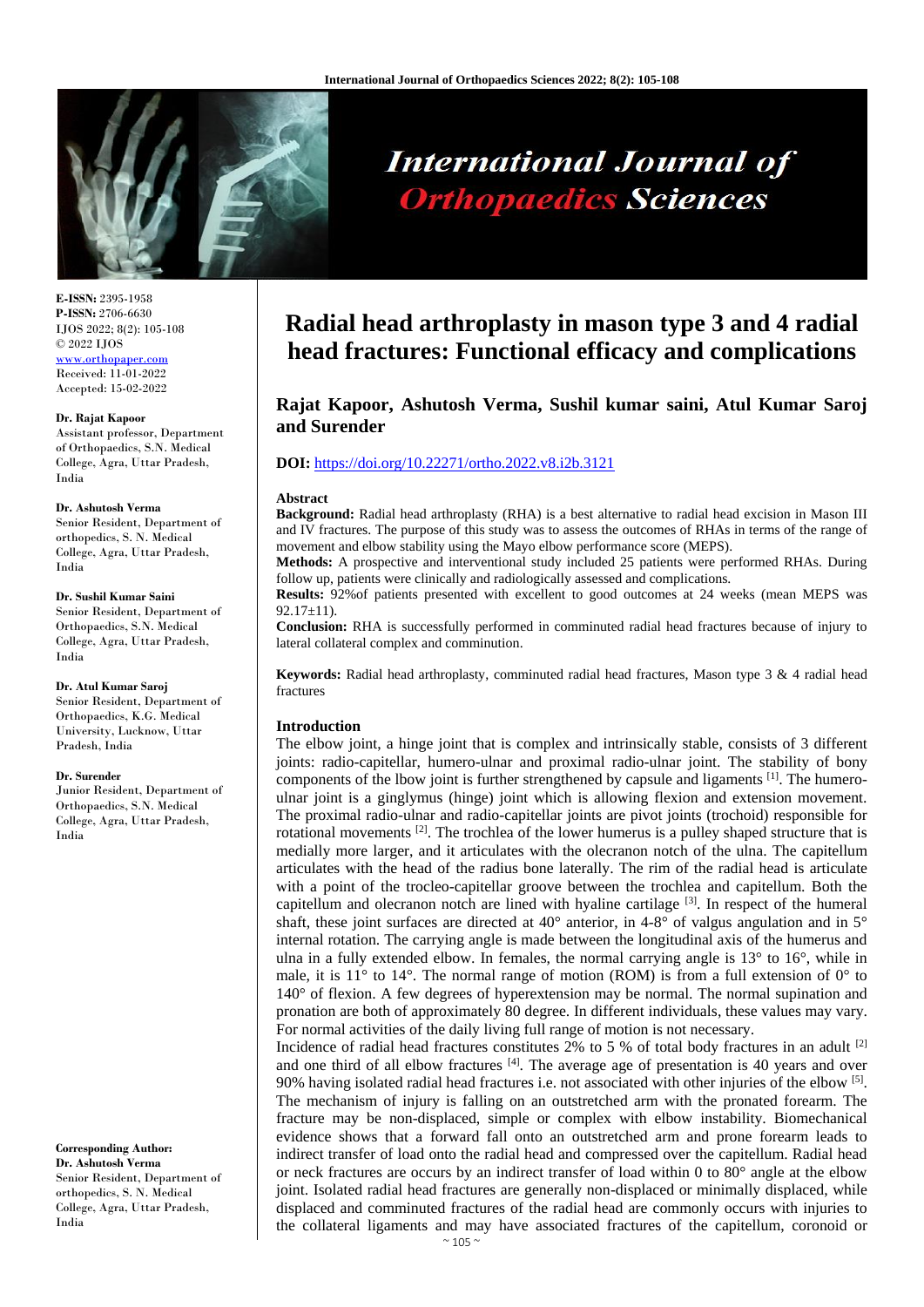#### proximal ulna.

3% to 14% of radialare head fractures associated with elbow dislocation and can occur after a fall on the extended arm [6]. Severe elbow instability and many post-traumatic complications are associated with this terrible triad injury [7]. One of the most important classification systems is the Mason classification [8], according to which

- type I- include the chip or marginal fracture without displacement;
- type II- minimally displaced;
- type III- displaced and comminuted
- And IV- type was added by Johnston as radial head fractures associated with elbow dislocation.

The Mason's classification of radial head fractures did not include associated injuries and/or it did not aid in planning management. Most of the radial head fractures are nondisplaced. These fractures typically have a better outcome with conservative treatment. Collateral ligament damage with radial head fractures results in gross instability to the elbow joint. Conservative management of Mason type I fracture includes a POP slab and sling for support, and active mobilization as soon as possible. The prognosis of Mason type I fractures is good, however, in a few studies, some cases have been reported with persistent complaints with nonsurgical treatment.

Surgical management of displaced fractures, as well as of those associated with complex elbow instability, historically has included radial head excision, open reduction and internal fixation (ORIF), and radial head arthroplasty (RHA). It has been suggested that fractures displaced greater than 2 mm and involving greater than 30% of the articular surface (Type 2 fracture in the modified Mason classification) might be best treated with surgery [9]; however, this remains unproven. Comminuted radial head fractures can lead to instability of the elbow. ORIF in Mason type III fractures with 3 or more fracture fragments was more likely to have unsatisfactory results as compared to 2 part fractures [10]. Routine internal fixation of fractures having more than three fragments can result in implant failure, non-union, and loss of rotational movement of the forearm. When ORIF is not possible, then must go for radial head excision alone or follow by radial head replacement. In cases of isolated comminuted radial head fractures, resectioning the radial head may lead to satisfactory results. As the ligament injuries are commonly associated with radial head fractures, elbow instability in the coronal plane and forearm instability may become apparent after excision of the radial head. Radial head prosthesis stabilizes the lateral column and ensures elbow stability in the vertical and coronal plane [11]. Therefore metallic radial head prosthesis (RHP) uses if a stable internal fixation of the comminuted radial head cannot be achieved. The radial head replacement was introduced as a better alternative to simple radial head resection. Since then, better in the knowledge of elbow biomechanics has allowed advancement in the shape of the radial head prosthesis and its materials. In this study, we have analyzed the functional outcome after treatment of comminuted fracture of the radial head with radial head prostheses in terms of pain, range of motion, stability and daily functions with the help of the Mayo elbow performance score and its complications.

# **Methodology**

This study was a prospective, hospital based and Interventional the study. DThe duration of the study was from June 2018 to may 2021. All patients with comminuted fracture of the radial head admitted to our centre fulfilling the inclusion criteria during the study period were included in the study with the aim of a minimum sample size of 25 patients.

In this study, skeletally mature patients belonging to the age group 18 to 65 years of both sexes having comminuted radial head fractures amenable for radial head arthroplasty and Mason type III & type IV fractures. However Exclusion Criteria are:-

- Patients with chronic illness or immune-compromised patients.
- Vascular compromised (of affected limb) patients.
- Patients are suffering from neuropathy of the affected limb.
- Age above 65 years and less than 14 years.
- Other associated fractures or previous surgery of/around the elbow.
- Mason type I and type II

All patients gave written informed consent. All the patients presenting with comminuted fractures of the radial head were assessed and classified according to Mason classification. All patients with fractures of the radial head fulfilling the inclusion criteria were included in the study. The injured limb was evaluated completely, including assessment of skin condition, swelling and distal neurovascular status. All routine preoperative investigations were performed. Standard good quality AP and lateral x-ray of the fractured part of the limb was taken. Pre-Operatively above elbow POP slab with arm pouch was applied and limb was kept elevated till tissue edema reduces and skin condition becomes good enough to post the patient for surgery. Patients presented with associated elbow dislocation were first managed by closed reduction under anaesthesia and then assessed for neurovascular involvement before surgery.

During the surgical procedure, patient was in the supine position and the affected arm was positioned over the chest with pronation. The limb was exsanguinated by applying a tourniquet after elevating it for 3-5 minutes. A lateral (Kocher) approach was used. Incision started over the lateral humeral epicondyle and continued distally and obliquely to a point over the posterior border of the ulna. The subcutaneous tissue was incised in line with the incision and flaps were raised to expose the fascia over the muscles. Kocher's interval was identified between anconeus and extensor carpi ulnaris. The superior origin of anconeus detached from the lateral epicondyle of the humerus to expose the joint capsule & anconeus and extensor carpi ulnaris muscle was separated using retractors. The capsule of elbow joint cut longitudinally to expose the underlying structure. All radial head and neck fragments were resected carefully. Annular ligament preserved for repair. Radial neck trimmed to fit the prosthesis. The medullary canal opened with an awl to fit the prosthesis stem (figure 1& 2). The prosthesis of appropriate diameThe annular size was inserted and size and stability was as the woundd.

Annular ligament was repaired with non-absorbable sutures. Woun was applied after the operation at 90 degrees of flexion eration a high above elbow POP slab at 90 degrees of flexion was applied. Patients were advised to keep the limb elevated and move their fingers and shoulder joint. Appropriate injectable antibiotics were given along with analgesics and anti-inflammatory medicines. Good quality AP and lateral radiographs of the operated part of the limb were taken (figure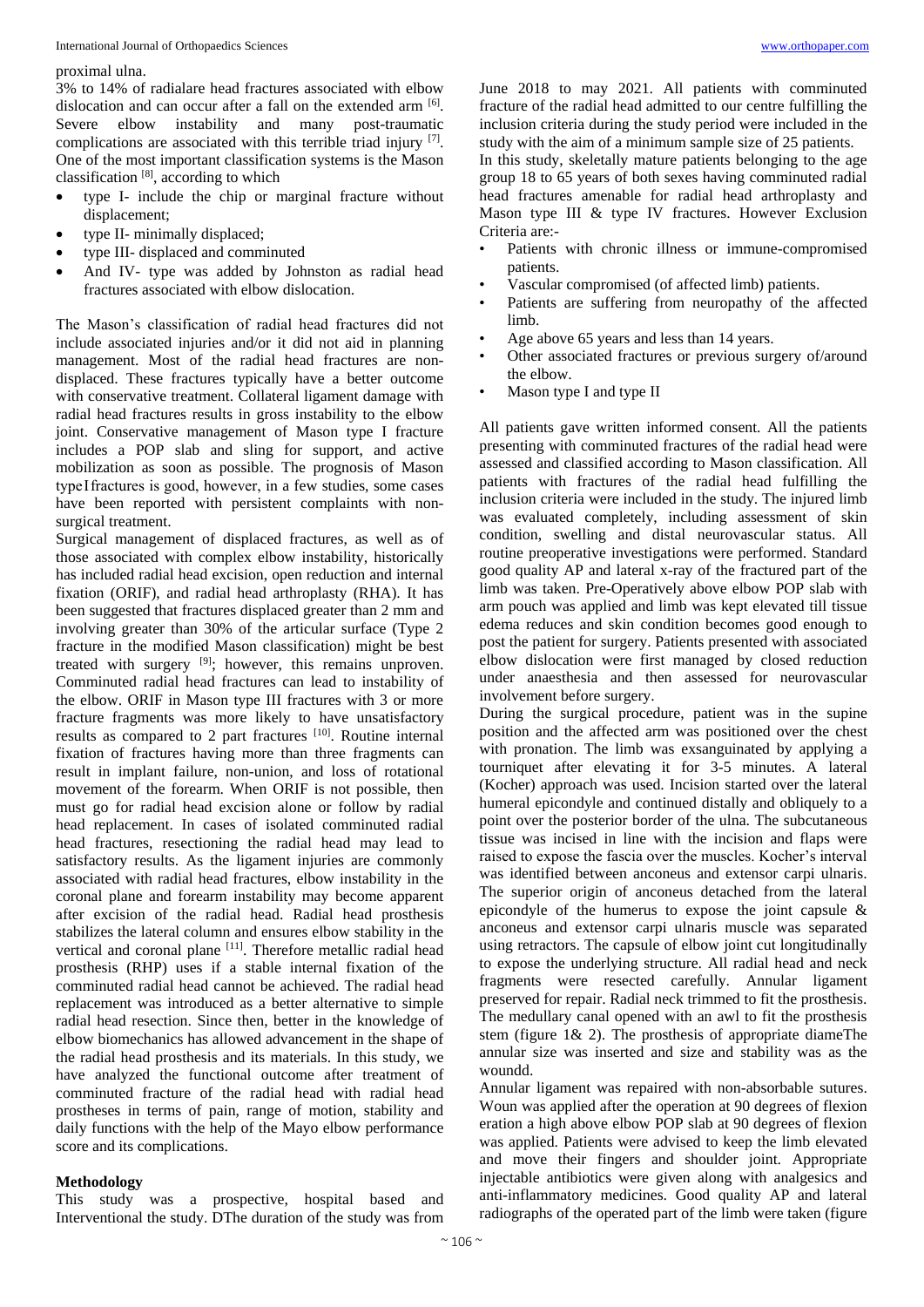3 & 4). The wound was inspected after 3 days postoperatively. Flexion and extension exercises were started within pain limits and within a safe range of motion, keeping in mind the associated osseous and soft tissue injuries. Forearm pronation and supination exercises were done actively while keeping the elbow at 90° of flexion. Later, patients were discharged with the forearm in an arm pouch advised for wrist and finger movements. Patientsare advised not to lift heavy weight or exert the affected upper limb.

Patients were further follow-up at 4, 8, 12, and The outcomes. The outcome of the operated limb was assessed during follow-up, and standard anteroposterior and lateral x-ray were taken. Patients were instructed to carry out physiotherapy in the form of active flexion-extension and pronation-supination movements. Outcome Assessment At the end of 6 months follow-up ,the clinical evaluation was performed using the Mayo elbow performance score (MEPS) (Table-1). The assessment was included as a record of the patient's pain level, range of movement at the elbow, elbow stability, and functional level. Each patient's affected range of movement was compared with the normal side.

# **Results-**

A total of 25 patients were included in the study. Of the cases all fulfilled the inclusion criteria. Maximum numbers of patients were between 40-50 years (56%), followed by less than 40 years (32%). The mean age of patierangedging from 18 to 54 years. More than half of the patients were males (60%). Only Mason type III and type IV fractures were included in the study as per inclusion criteria. Out of the 25 patients studied, According to The Modified Masons classification, sixteen (64%) patients were of type III and nine (36%) patients of type IV. MaA maximumumber of patients had a right-sided fracture (60%). Nine patients (36%) were having associated ipsilateral elbow dislocation.

## **Mayo elbow performance score**

- 1. Pain intensity- In this study, out of 25 patients, twenty (80%) patients were pain-free and five (20%) patients had mild pain. No patients had moderate or severe pain.
- 2. Range of motion- Nineteen (76%) patients were having an arc of motion >100 degrees, six (24%) were having an arc of motion between 50 to 100 degrees and no patients with the arc of motion less than 50 degrees.
- 3. Stability- In our study twenty oof ne (84%) patients were having stable elbow and four (16%) patients had moderate instability. No patients had gross instability.
- 4. Daily functions- In our study 19 (76%) patients was atheir ble to comb hair, all twenty-five (100%) patients can eat, all 25 (100%) patients can perform hygiene, twenty (80%) patients can put on a shirt and all twentyfive (100%) patients can put on shoes.

Mayo elbow performance score (mean±SD) at 24 weeks follow up depicted in table-2. However total mean MEPS at 24 weeks was 92.17. In our stu , the final functional outcome was assessed The result was graded as excellent, good, fair, ir and poor. The functional outcome was excellent to good in 92% of patients and fair in 8% of patients (Figure 5).

In our study, out of twenty-five patients, one (4%) patient had posterior interosseous nerve (PIN) palsy, five (20%) patients developed elbow stiffness, two (8%) patients had heterotopic calcification and one (4%) patient had pa ost-op infection. Seventeen patients had no complications.

# **Discussion**

Comminuted fractures of the radial head are most often unreconstructible. Radial head resection is a good option if there is none associated injuries affecting the elbow joint stability <a>[12]</a>. Careful clinical and radiological assessment should be done to diagnose the associated injuries to interosseous membrane, and radio-ulnar instability in comminuted radial head fracture. After radial head excision, weakness and instability of the elbow, late cubitus valgus, secondary subluxation or dislocation of the elbow joint and proximal migration of the radius were the main factors which would impair the elbow functions and also cause persistent pain of elbow and wrist <sup>[13]</sup>. The radial head is an important secondary stabilizer to valgus stress. Because of the high incidence of injury to the lateral collateral ligament complex, radial head replacement arthroplasty is most often used in the treatment of comminuted fractures of radial head. Speed (1941) first proposed prosthetic replacement of the radial head [14]. After that in 1970s, Silastic (silicone) implants were introduced. It acted as a spacer only without giving any biomechanical advantage in weight transmission. Good results were reported initially; however, longer-term followup data indicated problems with failure of the prosthesis and silicone synovitis [15]. Because of the problems associated with silicone radial head replacements the metal prostheses were introduced which are stiffer. Various metal prostheses such as vitallium, stainless steel, and most recently titanium are being used. The metal prostheses have been reported to be durable and help to maintain valgus stability of the elbow after radial head replacement. The purpose of this study was to evaluate the efficacy of radial head arthroplasty in the comminuted radial head fractures and comparing the results with those in literature. In this study mean age of patients was 43 years ranging from 23 to 54 years. More than half of the patients were from 40-50 years of age (56%). It was comparable with mean age of 45 years in study by Ashwood *et al.* <sup>[16]</sup> and age of 46.4 years in study by Smets *et al.* <sup>[17]</sup>. Thus we can emphasize the fact that the radial head fractures are common among young and adult individuals.

In the present study majority that is 60% of the patients were males with male to female ratio of 1.5:1 suggesting male preponderance. However, Papovic *et al*. [18] reported male preponderance with male to female ratio of 1.2:1. Higher male to female ratio can be explained by the more involvement of day to day activities compared to females. In our study total 25 patients were studied, out of them fourteen (56%) patients sustained fractures due to road traffic accidents; eleven (44%%) patients were injured due to accidental fall. Thus it can be said that road traffic accidents and accidental fall are the common cause of radial head fractures. In our study total 25 patients were studied, out of them 16  $(64%)$  patients had type III fracture and 9  $(36%)$ patients had type IV fracture according to modified Mason classification. In study by Smets *et al.* [17] 10 (66.67%) patients were Mason type III fractures and 5 (33.33%) patients were having associated elbow dislocation. In our study out of 25 patients, 15 (60%) patients had right sided injury while 10 (40%) had left sided injury. In the study by Smets *et al.* <sup>[17]</sup>, 10(66.7%) patients had right sided fracture while 5(33.3%) were having left sided injury. In the study by Chen A C Y *et al.* <sup>[19]</sup>, 17(53.1%) patients had right sided fracture while 15(46.9%) had left sided fracture. Thus it can be said that dominant arm is involved at most of the times. In our study of 25 patients functional outcome was evaluated on the basis of Mayo Elbow Performance Score (MEPS). The